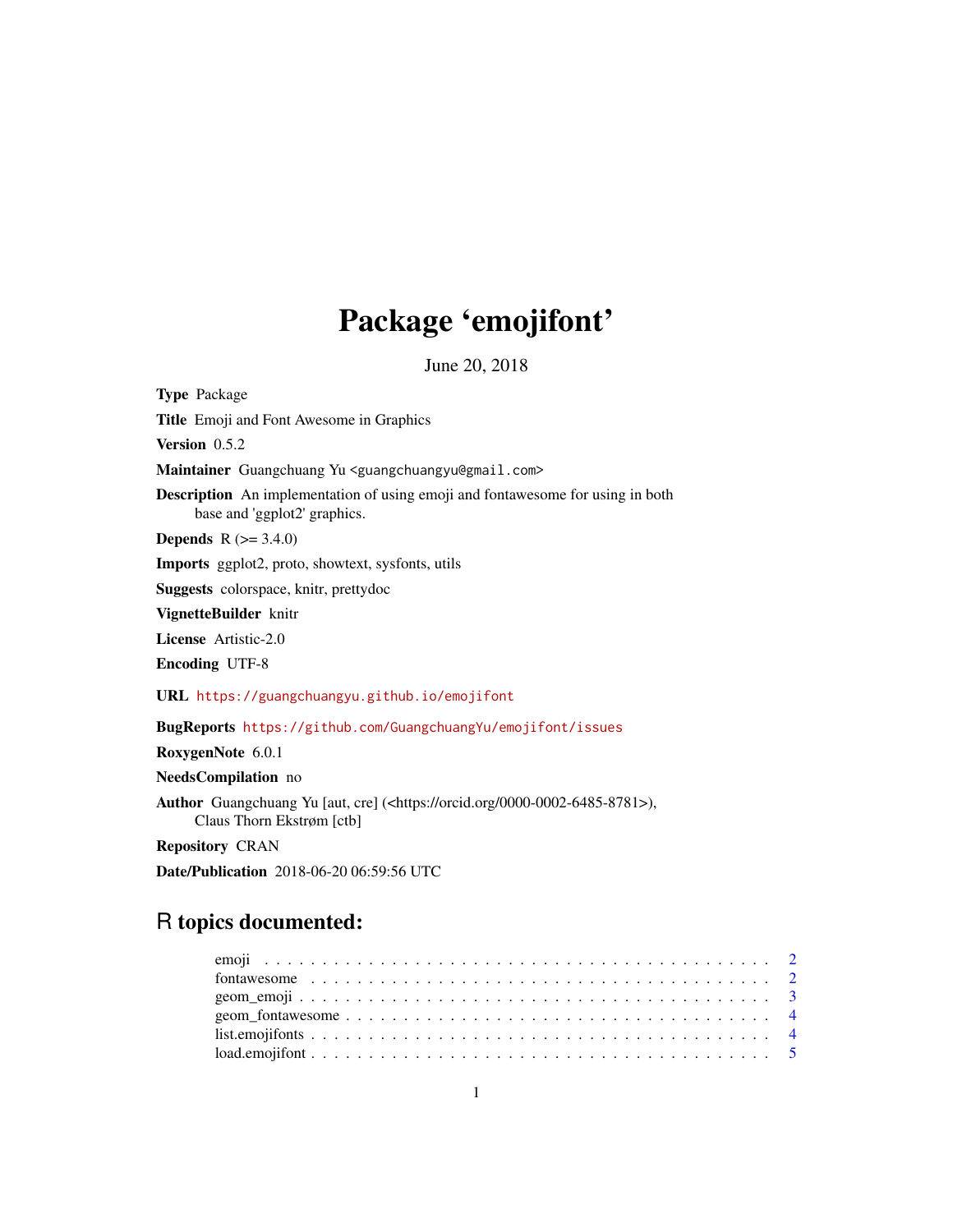<span id="page-1-0"></span>

|  |  |  |  |  |  |  |  |  |  | $load.fontawesome \ldots \ldots \ldots \ldots \ldots \ldots \ldots \ldots \ldots \ldots \ldots \ldots \ldots 5$ |  |  |  |  |  |  |
|--|--|--|--|--|--|--|--|--|--|-----------------------------------------------------------------------------------------------------------------|--|--|--|--|--|--|
|  |  |  |  |  |  |  |  |  |  |                                                                                                                 |  |  |  |  |  |  |
|  |  |  |  |  |  |  |  |  |  |                                                                                                                 |  |  |  |  |  |  |
|  |  |  |  |  |  |  |  |  |  |                                                                                                                 |  |  |  |  |  |  |
|  |  |  |  |  |  |  |  |  |  |                                                                                                                 |  |  |  |  |  |  |

emoji *emoji*

#### Description

convert emoji aliases to unicode

#### Usage

emoji(aliases)

#### Arguments

aliases aliases

#### Value

unicode

#### Author(s)

guangchuang yu

#### Examples

emoji('love\_letter')

| fontawesome | <i>tontawesome</i> |  |
|-------------|--------------------|--|
|-------------|--------------------|--|

### Description

convert fontawesome aliases to text

#### Usage

fontawesome(aliases)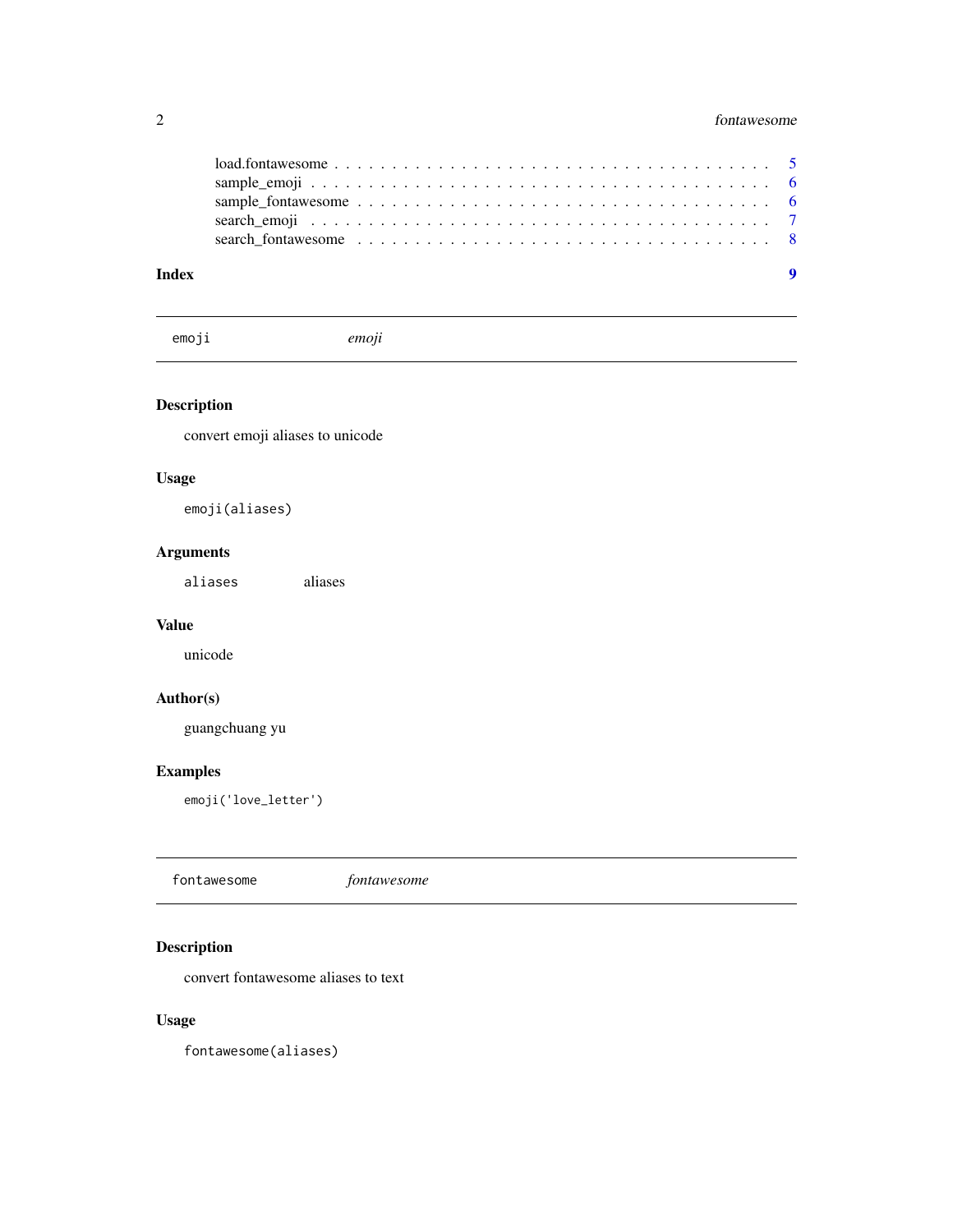#### <span id="page-2-0"></span>geom\_emoji 3

#### Arguments

aliases aliases

#### Value

text

#### Author(s)

ygc

#### Examples

fontawesome('fa-twitter')

geom\_emoji *geom\_emoji*

#### Description

wrapper layer for visualizing emoji

#### Usage

```
geom_emoji(alias = "rose", color = "#67001f", size = 120, x = 1,
y = 1, vjust = 0.25, ...)
```
#### Arguments

| alias | emoji alias                        |
|-------|------------------------------------|
| color | color                              |
| size  | size                               |
| x     | x position                         |
| ٧     | y position                         |
| vjust | vertical adjustment                |
|       | additional parameter for geom text |

#### Value

ggplot2 layer

#### Author(s)

guangchuang yu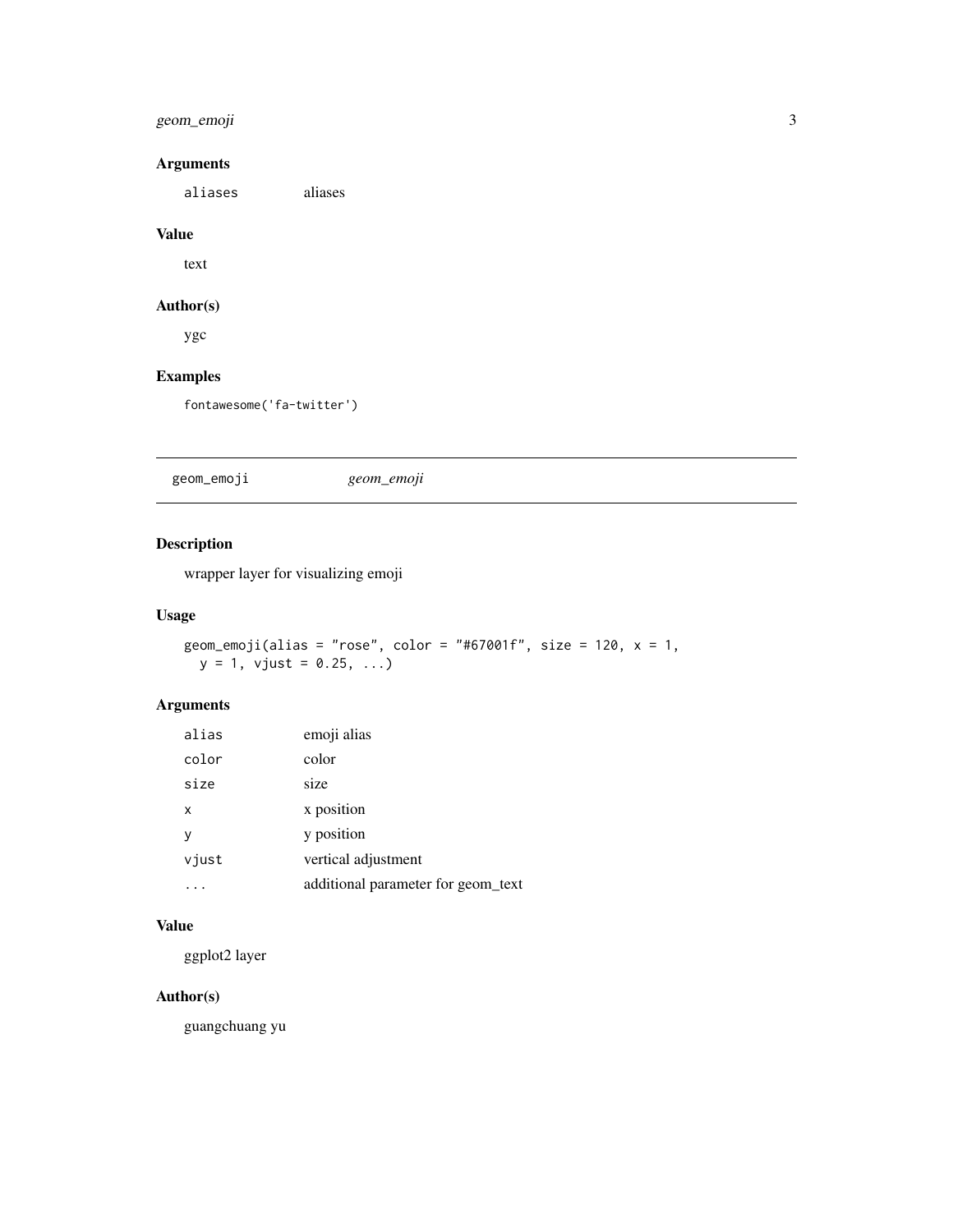<span id="page-3-0"></span>geom\_fontawesome *geom\_fontawesome*

#### Description

wrapper layer for visualizing fontawesome

#### Usage

```
geom_fontawesome(alias = "fa-github", color = "#67001f", size = 120,
x = 1, y = 1, ...
```
#### Arguments

| alias | fontawesome alias                  |
|-------|------------------------------------|
| color | color                              |
| size  | size                               |
| x     | x position                         |
|       | y position                         |
|       | additional parameter for geom_text |

#### Value

ggplot2 layer

#### Author(s)

guangchuang yu

list.emojifonts *list.emojifonts*

#### Description

list emoji fonts

#### Usage

list.emojifonts()

#### Value

emoji font files

#### Author(s)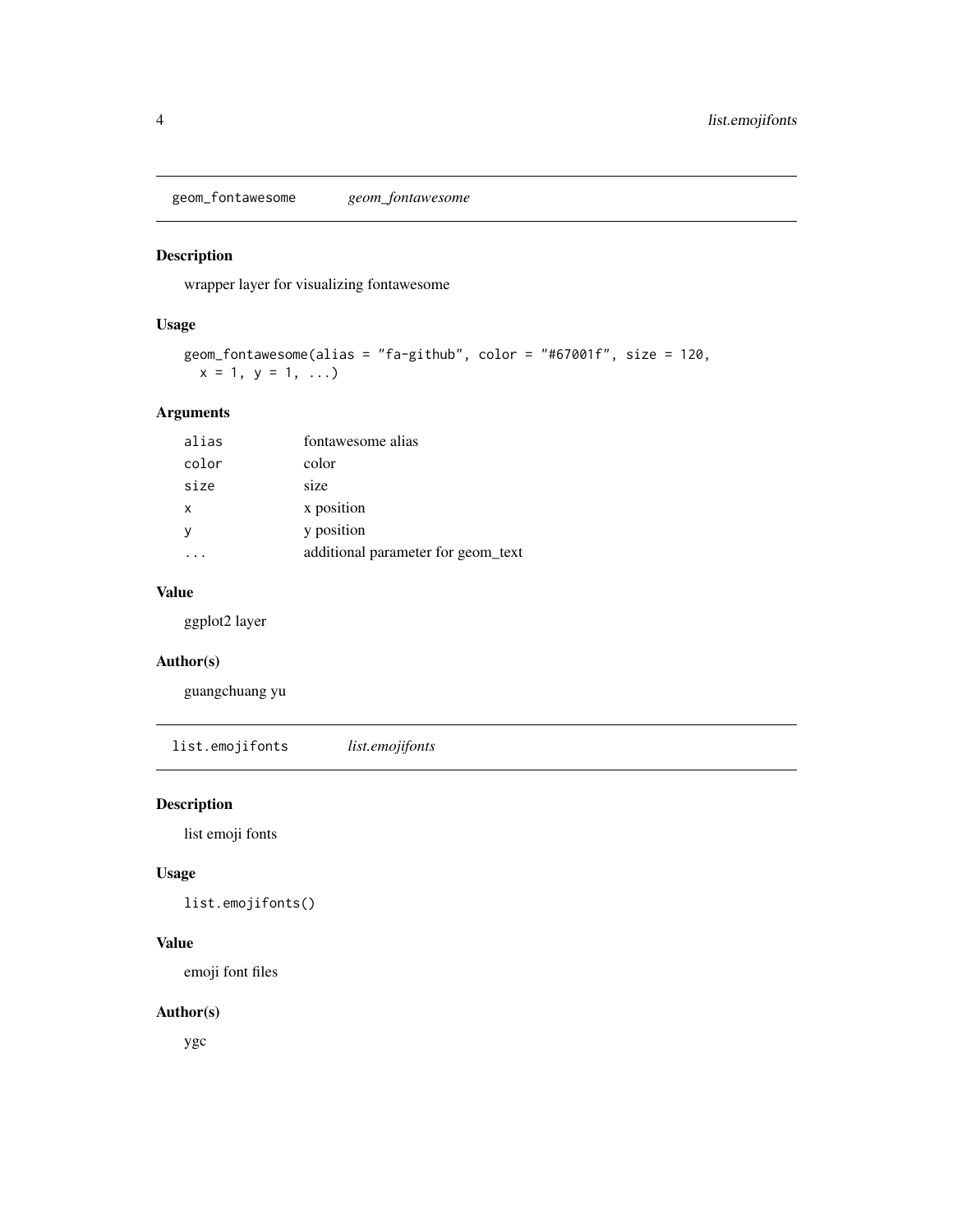<span id="page-4-0"></span>load.emojifont *load.emojifont*

#### Description

load emoji font

#### Usage

load.emojifont(font = "EmojiOne.ttf")

#### Arguments

font one of output from list.emojifonts

#### Author(s)

ygc

load.fontawesome *load.fontawesome*

#### Description

load fontawesome

#### Usage

load.fontawesome(font = "fontawesome-webfont.ttf")

#### Arguments

font font

#### Author(s)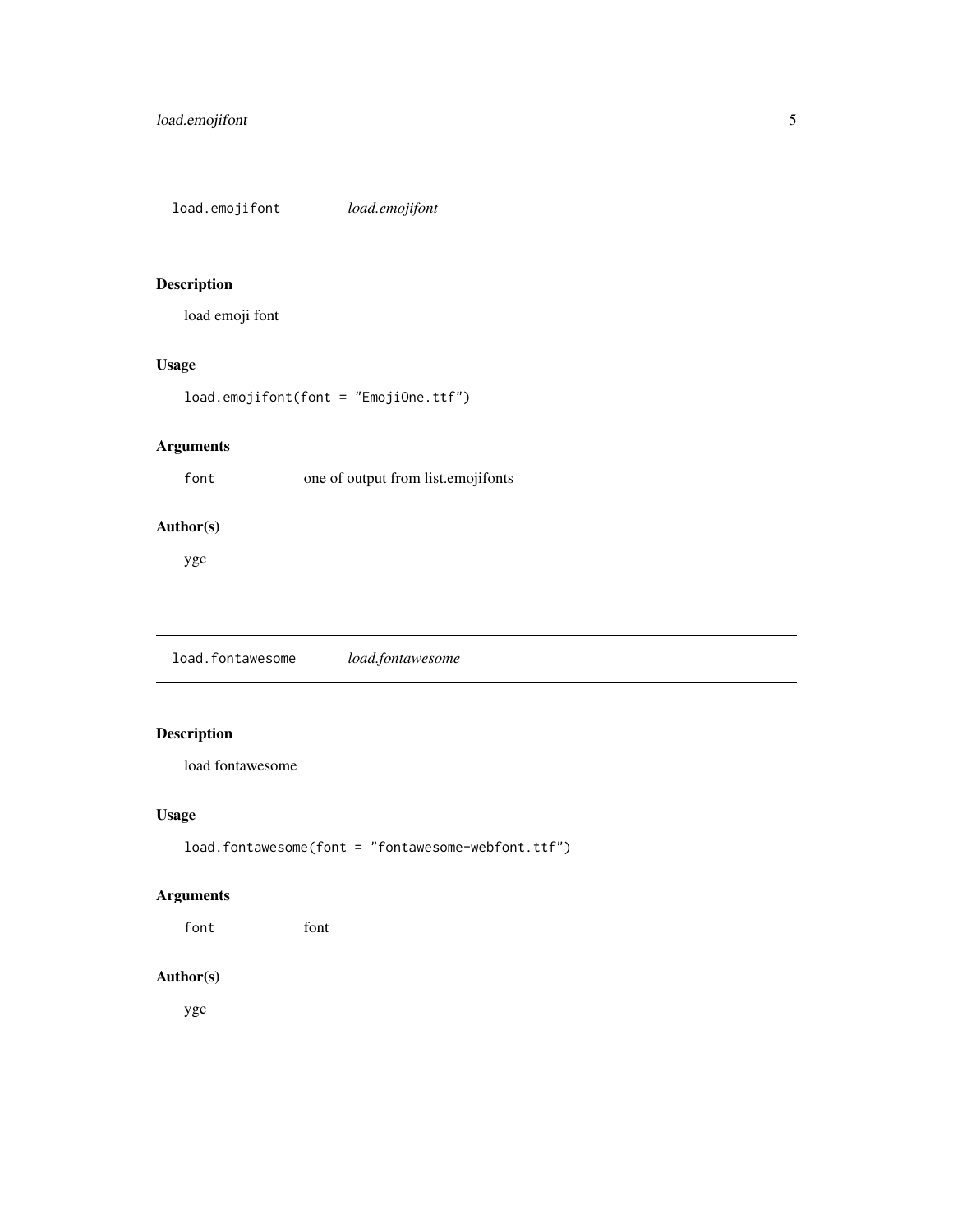<span id="page-5-0"></span>sample\_emoji *sample\_emoji*

#### Description

random emoji

#### Usage

```
sample_emoji(size, replace = FALSE)
```
#### Arguments

| size    | a non-negative integer giving the number of items to choose |
|---------|-------------------------------------------------------------|
| replace | Should sampling be with replacement?                        |

#### Value

random emoji

#### Author(s)

guangchuang yu

#### Examples

sample\_emoji(3)

sample\_fontawesome *sample\_fontawesome*

#### Description

random fontawesome

#### Usage

sample\_fontawesome(size, replace = FALSE)

#### Arguments

| size    | a non-negative integer giving the number of items to choose |
|---------|-------------------------------------------------------------|
| replace | Should sampling be with replacement?                        |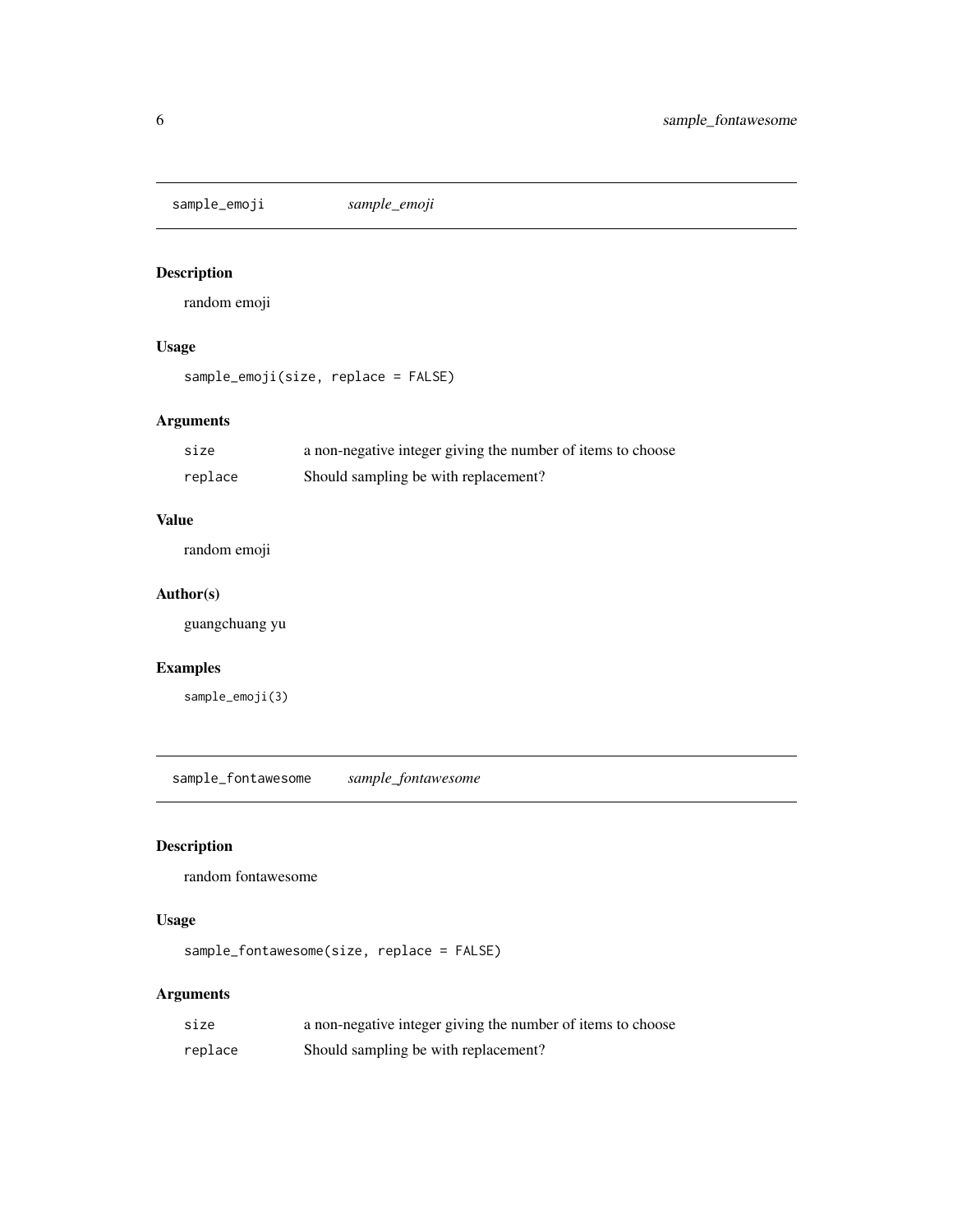<span id="page-6-0"></span>search\_emoji 7

#### Value

random fontawesome

#### Author(s)

guangchuang yu

#### Examples

sample\_fontawesome(3)

search\_emoji *search\_emoji*

#### Description

search emoji

#### Usage

```
search_emoji(str, type = "aliases", approximate = FALSE)
```
#### Arguments

| str         | string text                                |
|-------------|--------------------------------------------|
| type        | one of 'aliases', 'description' and 'tags' |
| approximate | logical                                    |

#### Value

corresponding aliases, can be used to get unicode by emoji function

#### Author(s)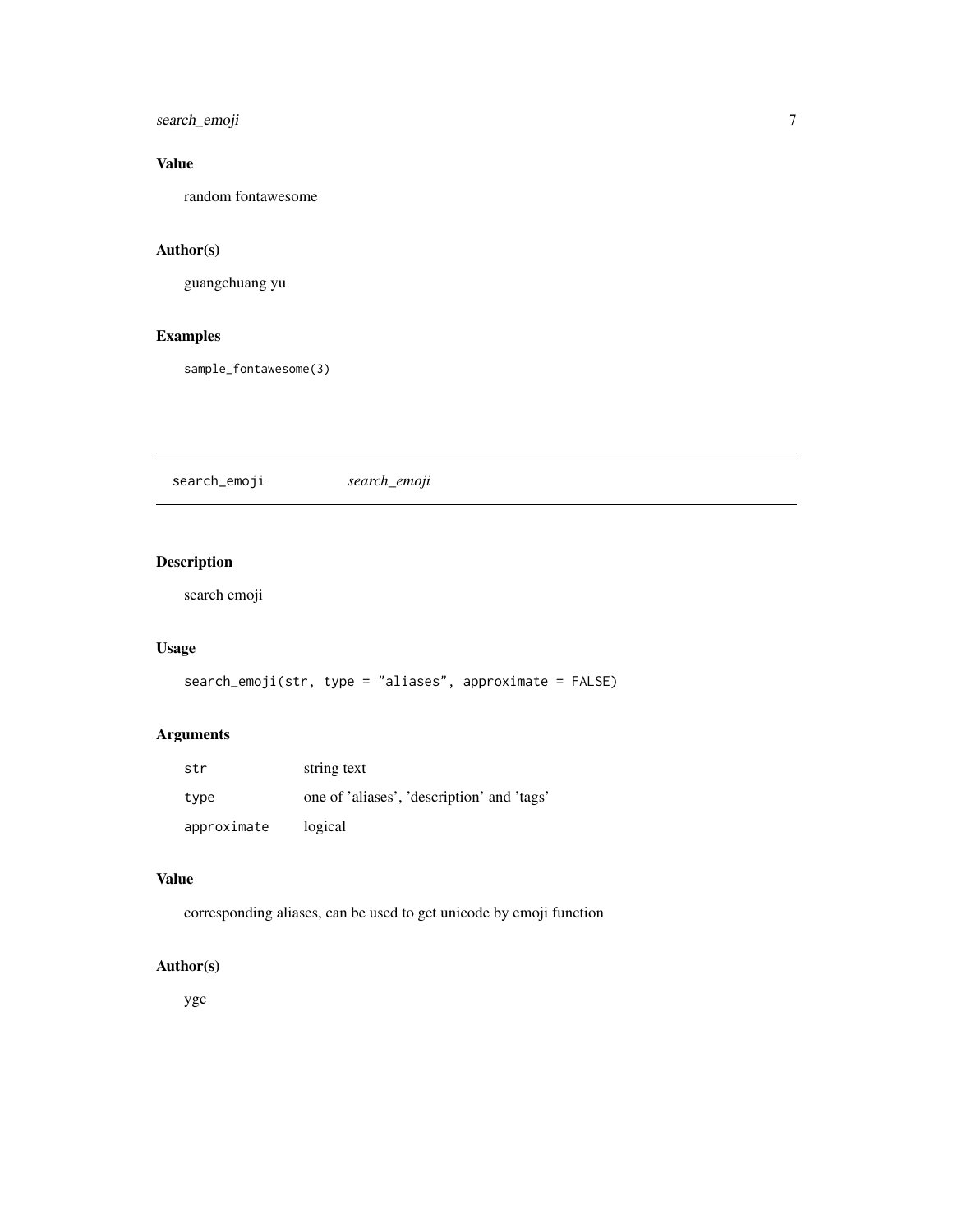<span id="page-7-0"></span>search\_fontawesome *search\_fontawesome*

#### Description

search fontawesome

#### Usage

search\_fontawesome(str, approximate = FALSE)

#### Arguments

str string text approximate logical

#### Value

corresponding aliases

#### Author(s)